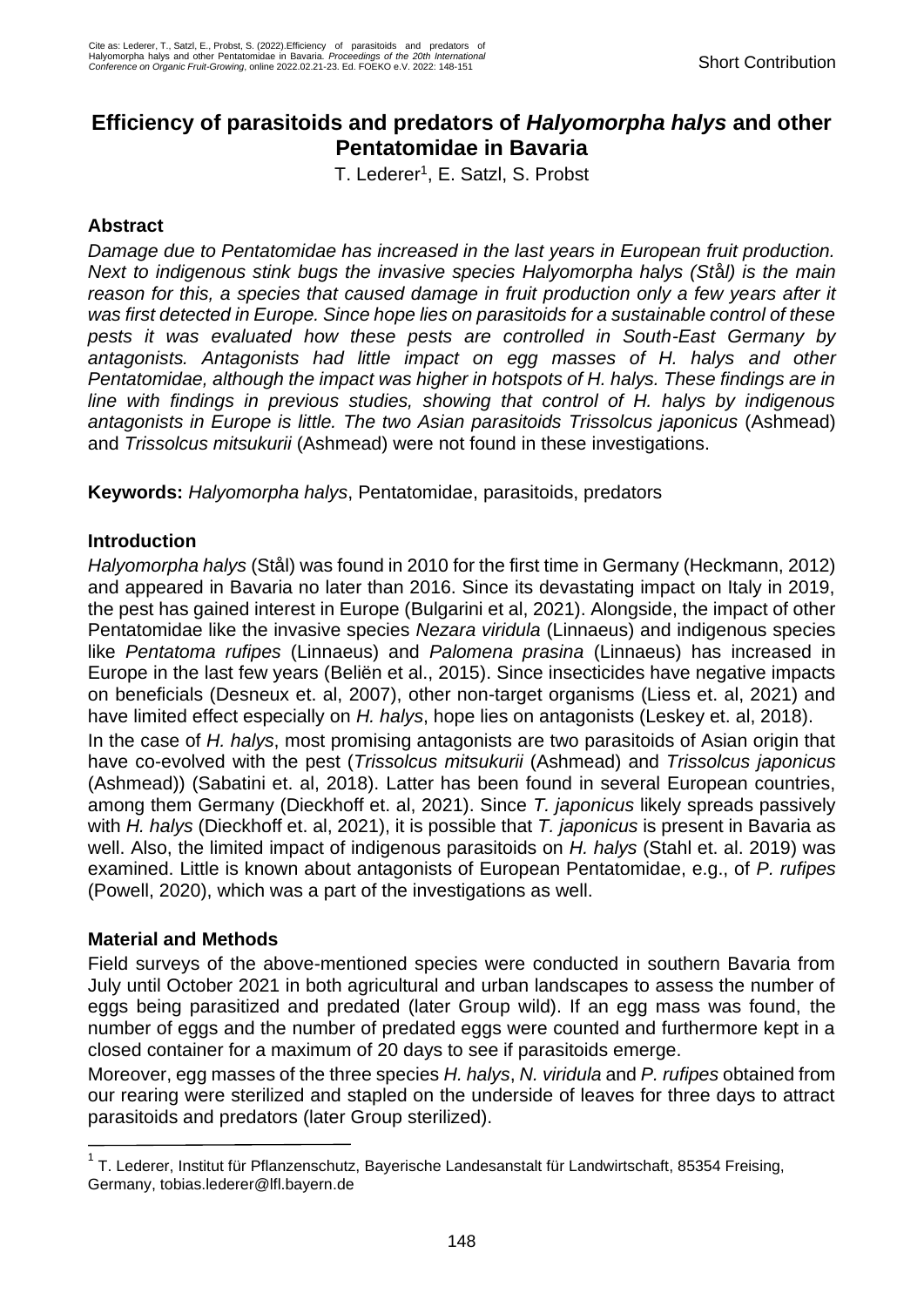Therefore, stink bugs were collected from Munich. They were reared in mesh cages (MegaView science Co. Ltd., Taiwan) with potted common bean plants (*Phaseolus vulgaris* (Linné*)*) and fed by snow pea (*Pisum sativum* (Linné)) plus sunflower seeds (Helianthus annuus (Linné)) to receive egg masses. *P. rufipes* was additionally fed by sugared water. The food was replaced twice a week, the plants once a week and the cages cleaned every three weeks. The cages were checked daily for egg masses. Egg masses found on Tuesdays until Fridays were sterilized while egg masses found on Mondays were kept in the rearing and put into petri dishes until they reached the  $2^{nd}$  instar. From the  $2^{nd}$  until the  $3^{rd}$ instar nymphs were kept in small cages together with snow pea and sunflower seeds. From the 4<sup>th</sup> instar nymphs were kept together with adults. The rearing took place in a room with approximately 23 °C and 50 % RH with at least twelve hours of sunlight daily. The abovementioned eggs found on Tuesday to Friday were sterilized by storing them for at least ten days and a maximum of 15 days in a refrigerator with a temperature of 8 °C to avoid hatching and for better handling (Wong et. al, 2021). After the sterilization egg masses were stapled on the underside of leaves of favoured trees in three urban locations in Munich. Locations were chosen because they either contained high population densities of *H. halys* or they comprised a suitable environment for parasitoids by offering many flowering plants. Egg masses were collected from these locations after three days, afterwards the number of predated eggs was counted. Since the rate of sterilized eggs being parasitized can not be compared adequate with parasitism rates in natural egg masses (Moraglio et. al, 2020), there were left out from the results here.

Groups were compared by a one-way ANOVA ( $\alpha$  = 0,05). If the test showed significant differences between the groups Tukey´s HSD was applied. R software (ggplot2 package) was used for statistical analysis and the creation of graphics.

#### **Results**



23 egg masses were found in agricultural landscapes and 29 egg masses were found in urban landscapes. Egg masses found in the wild were predated by very limited amounts (*[Figure 1](#page-1-0)*). That was the case for every species, even though it must be noted, that the sample size of *P. prasina* and *P. rufipes* was

<span id="page-1-0"></span>Figure 1: Bars of the mean predation  $\pm$  SE of wildly found egg masses of the three Pentatomidae *H. halys, P. prasina* and *P. rufipes*. Bars with shared letters were not significantly different from each other.

very small. In fact, only four egg masses were being attacked by predators and in only one egg mass more than 50 % of the eggs were devoured (all in *H. halys*). A low predation rate was found both in agricultural and urban landscapes. The mean predation rate on *H. halys* egg masses was 2.6 %.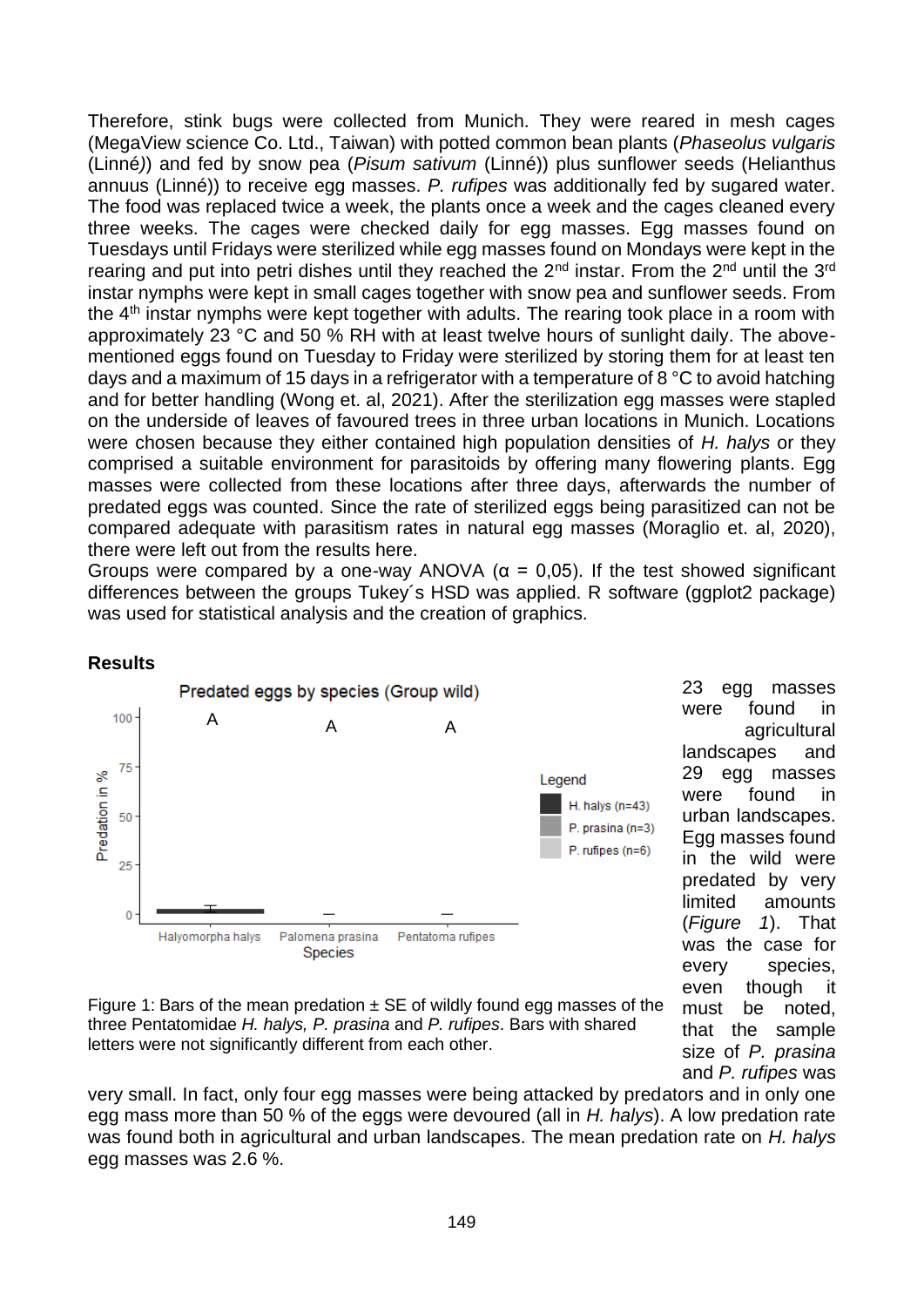

<span id="page-2-0"></span>Figure 2: Bars of the mean parasitism  $\pm$  SE of wildly found egg masses of the three Pentatomidae *H. halys, P. prasina* and *P. rufipes*. Bars with shared letters were not significantly different from each other.



<span id="page-2-1"></span>Figure 3: Bars of the mean predation  $\pm$  SE of wildly found egg masses of the three Pentatomidae *H. halys, N. viridula* and *P. rufipes*. Bars with shared letters were not significantly different from each other.

two species (mean = 7.0 %, not statistically significant). The mean predation rates of *H. halys* and *P. rufipes* were comparable (22.7 and 20.3 %). Some (10x) egg masses were eaten completely by predators. Nevertheless, more than 50 % of the egg masses of all species were not touched by predators.

#### **Discussion**

The small number of predated eggs in *N. viridula* could have been due to its high number of eggs per egg mass (Ø 67 eggs per egg mass) compared to the other species. The small sample size of the wildly found egg masses of *P. prasina* and *P. rufipes* restricts possible conclusions from this part of the investigations. However, both predators and parasitoids of *H. halvs* had little impact on the pest in the investigated area in 2021, especially on egg masses found in the wild. These results are in line with other findings in Europe (Leskey et. al, 2018), which as a result led to the current focus on the two Asian parasitoids *T. mitsukurii* and *T. japonicus* as possible biocontrol agents of *H. halys* (Dieckhoff et. al, 2021). We did not find either of these parasitoids. Since sterilized egg masses were stapled on trees with high densities of *H. halys* and predation in these areas was higher than in wildly found egg

Parasitism rates of egg masses from *H. halys*, *P. prasina and P. rufipes* found in the wild differed among the species (*[Figure 2](#page-2-0)*, not statistically significant). Eggs from *H. halys* were mostly unaffected by parasitoids (mean parasitism rate 1.9 %). Results gained in the two indigenous Pentatomidae *P. prasina* and *P. rufipes* were higher but must be locked at with caution due to the low sample size number.

Proportions of sterilized eggs attacked by predators varied between the species *H. halys, N. viridula* and *P. rufipes*  (*[Figure 3](#page-2-1)*). Eggs of *N. viridula* were eaten to a lesser extent than the other